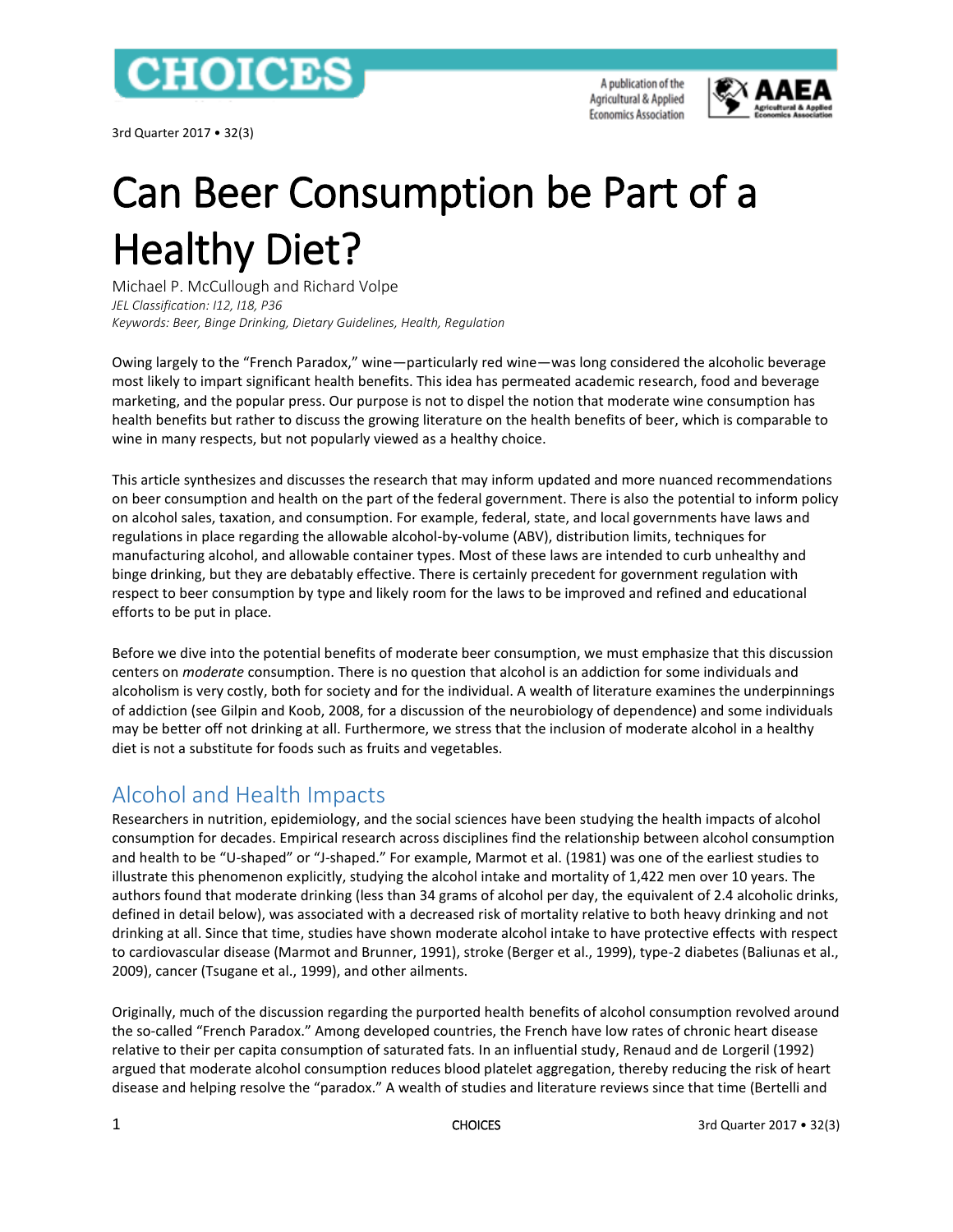Das, 2009) has discussed the protective effects of resveratrol, an antioxidant found in wine grapes. It is due to this research, in part, that wine is often noted to be the most healthful alcoholic beverage, when consumed in moderation (Gronbaek et al., 1995).

However, the research on alcohol and health continues to evolve and evidence is mounting that beer has its own health-protective attributes and effects. Notably, beer contains xanthohumol, a flavonoid found in hops, one the key ingredients in the beer-brewing process. Xanthohumol has been shown to inhibit cancer growth at the cellular level (Vanhoecke et al., 2005) and to impart health impacts through the mechanism of beer drinking (Magalhaes et al., 2009). Beer also contains a number of nutrients not found in wine or spirits, including fiber, minerals, and B vitamins (Denke, 2000; Bamforth, 2002).

## Beer Consumption Impacts on Health

Keil et al. (1997) and Brenner et al. (2001) both demonstrated the familiar health impacts of moderate alcohol consumption on predominantly beer-drinking populations. The former study identified a U-shaped curve between alcohol consumption, mostly beer, and both coronary heart disease and mortality. The lowest health risks were associated with men drinking between 20 and 39.9 grams of alcohol per day (approximately 1.43 to 2.85 drink equivalents). The latter study found a significant inverse relationship between alcohol drinking, again mostly beer, and coronary heart disease among adult German men. Burger and Mensink (2004) also studied the German population using the National Health Interview and Examination Survey, which combines dietary recall data with health outcomes. The authors calculated total upper alcohol limits, or daily consumption levels up to which no significant harmful health affects occur with drinking, of 20–24 grams/day for men (1.43–1.71 equivalent drinks) and 10–12 grams/day for women (0.71–0.86 equivalent drinks).

Many additional health benefits specific to beer have been identified using longitudinal data. Wannamethee et al. (2004) found a strong inverse relationship between alcohol consumption and weight gain among women over an eight-year period, with the effects of beer drinking comparable in magnitude to those of wine drinking. Thadhani et al. (2002) identified a reduced risk of hypertension associated with light beer drinking among younger women. The authors noted that both wine and beer demonstrate significant health impacts, though the wine effect seems to be larger in magnitude across studies. Wannamethee et al. (2003) demonstrated an inverse relationship between alcohol consumption and type-2 diabetes among women drinking wine and beer but not spirits. The extracts from hops and yeast, when drunk via beer, have been shown to impart skin health and even hasten the healing process of wounds in laboratory experiments (Chen et al., 2014). In yet another example, Pedrera-Zamorano et al. (2009) demonstrated the potential of beer drinking to increase bone mass in adult women.

A number of studies have compared the health effects of beer to other alcohol types directly. One of the earliest studies to do so was Hennekens et al. (1979), who found that moderate beer drinking reduced the risk of coronary heart disease even more than drinking wine or liquor. However, for all types of alcohol, consumption above 59.2 ml per day was associated with increased risks. In a large-scale meta-analysis, Di Castelnuovo et al. (2002) analyzed the impacts of beer and wine drinking on cardiovascular health risks. More recently, Volpe et al. (2016) used household scanner data and self-reported health outcomes to demonstrate that beer consumption has comparable protective effects to wine with respect to coronary heart disease and type-2 diabetes.

The potential associations between alcohol consumption and dementia and cognitive decline have also been examined extensively. Peters et al. (2008) reviewed 23 studies on the topic and concluded that light to moderate alcohol drinking likely has protective effects against dementia late in life. Beer is unique among alcoholic beverages in that it contains silicon. Gonzalez-Munoz et al. (2008) note that beer may have additional benefits for preventing Alzheimer's Disease, as silicon has been shown to prevent the absorption of aluminum, one of the likely contributing factors to the ailment.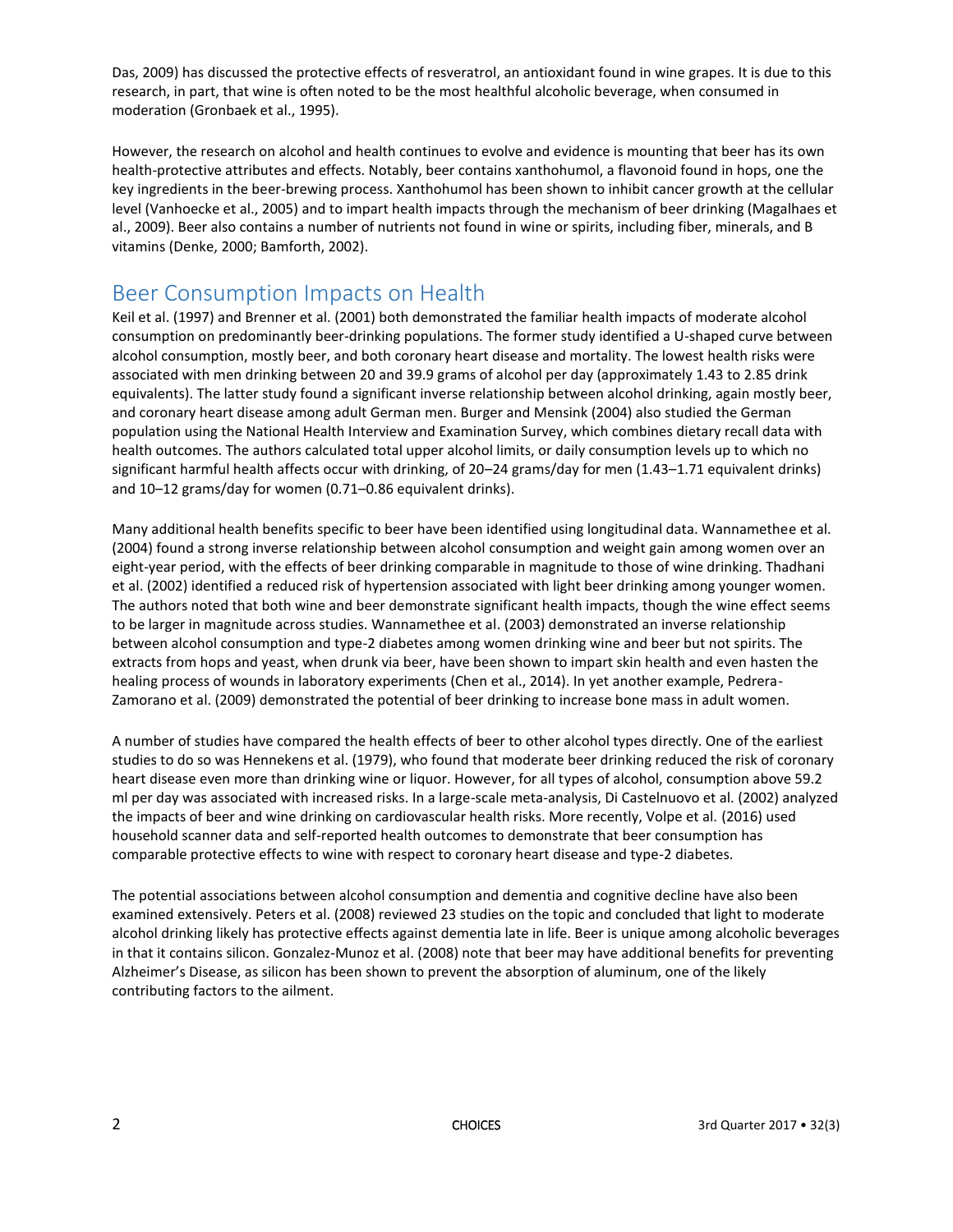# The U.S. Dietary Guidelines: Total Consumption and the Frequency of Drinking

The *Dietary Guidelines for Americans*, issued jointly by U.S. Department of Agriculture and Department of Health and Human Services, are intended to summarize the extant research on nutrition and biology in order to inform Americans about healthy eating habits. The 2015–2020 edition of the *Dietary Guidelines* addresses alcohol as follows:

Regarding alcohol, the Committee confirmed several conclusions of the 2010 DGAC, including that moderate alcohol intake can be a component of a healthy dietary pattern, and that if alcohol is consumed, it should be consumed in moderation and only by adults.

A major change in the *Dietary Guidelines* from the last edition is how much alcohol is contained in a "standard" drink. Various trade associations voiced concern that the previous definition of a standard alcoholic drink was too vague and that consumers could potentially assume a martini and a pint of beer to have the same alcoholic content. Table A9–1 of the 2015 *Dietary Guidelines* shows the basic calculation for determining the number of standard drinks in an alcoholic beverage:

One alcoholic drink is defined as containing 14 grams (0.6 fl oz) of pure alcohol… To calculate drinkequivalents, multiply the volume in ounces by the alcohol content in percent and divide by 0.6 ounces of alcohol per drink-equivalent. For example: 16 fl oz beer at 5% alcohol: (16 fl oz)(0.05)/0.6 fl oz = 1.3 drinkequivalents.

The *Dietary Guidelines*, however, do not address any of the health effect differences across types of alcoholic beverages. Moreover, research suggests that the health effects of moderate alcohol consumption may depend on factors such as age or gender, neither of which are addressed in the *Dietary Guidelines* comments on alcohol. Furthermore, without a clear discussion of healthful and unhealthful consumption, there is the potential for individuals to misinterpret the current body of research.

Despite the extensive body of evidence supporting moderate beer drinking as a component of a healthy diet and lifestyle, there are risks associated with alcohol consumption. Such risks should also be taken into account in dietary recommendations and regulations. Most, though not all, studies identifying inverse relationships between alcohol consumption and risk factors for ailments have found that high or excessive alcohol consumption is harmful to health and longevity. This is consistent with the familiar U-shaped curve. Corroborating the health and societal risks of excessive drinking, the Centers for Disease Control estimates that the annual cost of alcohol abuse is about \$223 billion. This includes medical and legal costs, among other damages, 75% of which can be attributed to binge drinking.

We argue that perhaps the most important cautionary guideline regarding beer consumption and health is to avoid binge drinking. The National Institute on Alcohol Abuse and Alcoholism defines binge drinking as that which raises the blood alcohol content above 0.08. This typically translates into five drinks within two hours for men, four for women. They further summarize national health surveys indicating that 70% of binge drinking episodes involve adults 26 years and older, even though 90% of alcohol consumed by youth under the age of 21 is in the form of binge drinking. Furthermore, binge drinkers are 14 times more likely to report alcohol-impaired driving than nonbinge drinkers, binge drinking is more prevalent among men than women, and more than half of alcohol consumed in the United States is in the form of binge drinking.

According to the World Health Organization (WHO) (2014) on per capita annual alcohol consumption for individuals 15 and older, each individual in the United States consumed 4.16 liters of pure alcohol in beer in 2010. Using the *Dietary Guidelines*' conversion to standard drinks, this equates to 0.64 drinks per day. Some studies have suggested that moderate alcohol consumption may include at least one day a week of non-drinking (Anderson, 1996). If we then average the quantity of alcohol consumed over a six-day drinking week, the average number of beers consumed by all Americans per day is 0.75.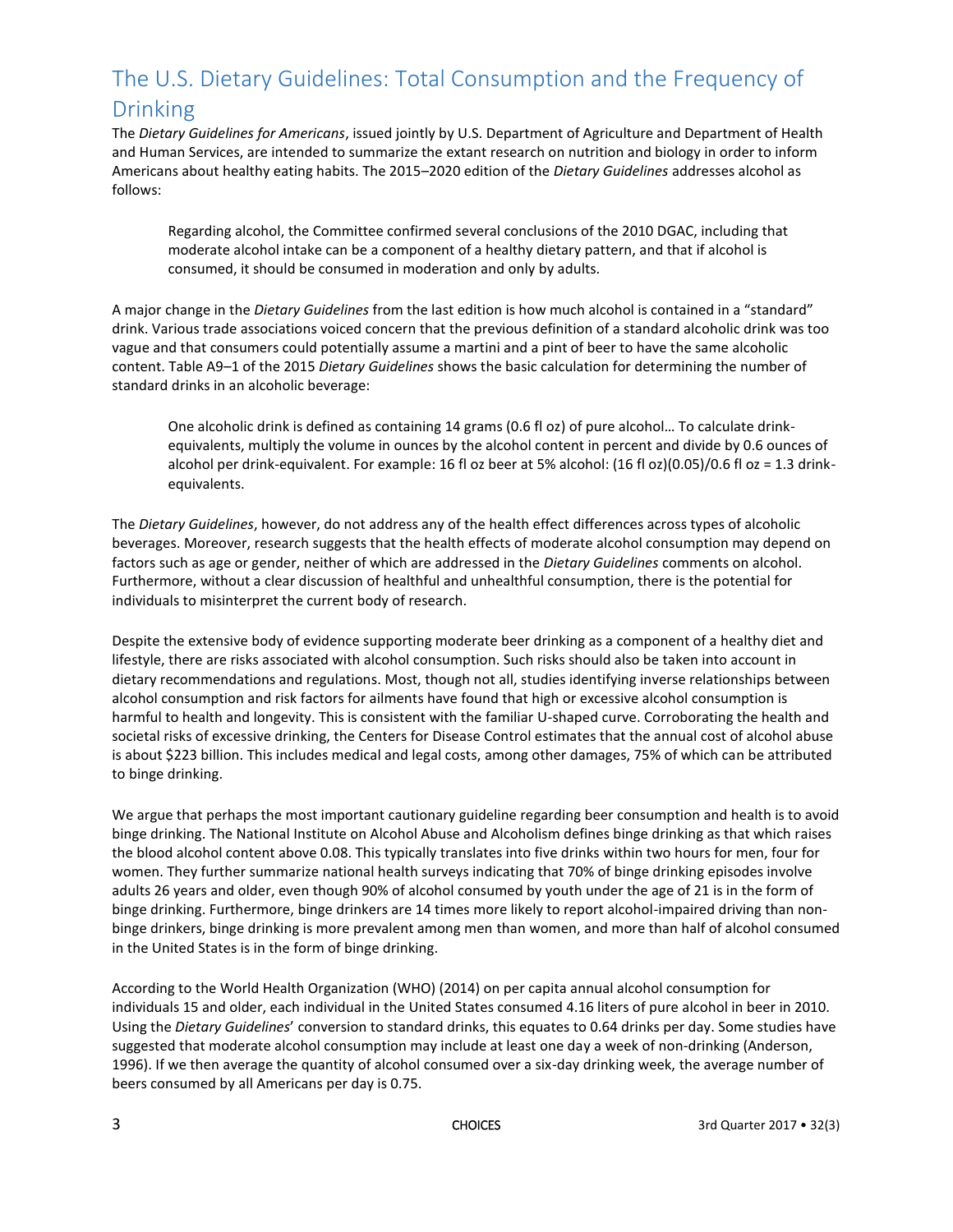We know, however, that not all of the population over the age of 15 drinks. According to the 2015 National Survey on Drug Use and Health (SAMHSA, 2015), 70.1% of people ages 18 or older reported drinking in the past year. Adjusting the WHO alcohol consumption statistics to this drinking population, average annual beer consumption becomes roughly 1.07 drinks per day for a six-day drinking week, well below the definition of moderate alcohol consumption. Figure 1 compares the number of alcoholic drink equivalents in the United States to the United Kingdom and Germany (comparable drinking countries where binge drinking is considered a serious social problem) for a six-day drinking week. Note that per capita beer consumption has been decreasing in each country and, in all cases, falls below moderate consumption levels.



Given the average amount of beer consumed in the United States and the prevalence of binge drinking, we can conclude that the major issue of

unhealthy consumption is not related to total quantity of alcohol consumed but the timing of consumption. It stands to reason then that efforts toward education should emphasize what healthy consumption is and is not and the benefits of beer as a component of a healthy diet and lifestyle. Current guidelines and educational efforts could therefore be improved to highlight the benefits of beer, relative to spirits or malt beverages for example, and to further caution against the practice of binge drinking.

# Healthful Consumption

So, what is healthy consumption of beer? Given all that we have observed from previous studies, unhealthy consumption is clear. However, it appears that there exists a need to educate Americans on how beer can be incorporated into a healthy diet. Adjusting the culture of beer consumption away from binge drinking could drastically reduce the economic burden of unhealthy consumption. Private efforts are being made to try to do this, but these may be misleading without a clear discussion of the healthy components of beer, via the *Dietary Guidelines*.

An example is the proposal for nutrition labeling of major beer brands. Anheuser-Busch InBev, Molson Coors, Constellation Brands, and Heineken have all agreed to provide nutrition facts on labels by 2020. These will include serving size, servings per container, calories, carbohydrates, protein, and fat content. Nutrition fact labels will not, however, educate consumers on how different beers have different ingredients that may contain more beneficial vitamins and minerals then others. For instance, niacin (vitamin B3) has been shown to significantly increase HDL cholesterol and reduce LDL cholesterol. Depending on the major ingredients of the beer—rice or malted barley or residual brewer's yeast after filtration—the amount of beneficial niacin can drastically differ. Just as the *Dietary Guidelines* discuss the different components of beneficial ingredients contained in foods such as animal protein and their relationship to a healthy diet in moderation, there is a possibility to do so with beer and all alcoholic beverages.

Moreover, we argue that some current state and local alcohol policy (such as restrictions to access) may incentivize unhealthy drinking behavior. As an extreme example, take early 20th century common law in Australia and New Zealand, which required pubs to close at 6pm. This requirement led to what became known as the "Six O'clock Swill," a period of excessive binge drinking between the end of the workday and closing time. Across the United States today, various laws prohibit the sale of alcohol on certain days of the week. Research has suggested that these laws do not affect total alcohol consumption as much as the timing of consumption. For example,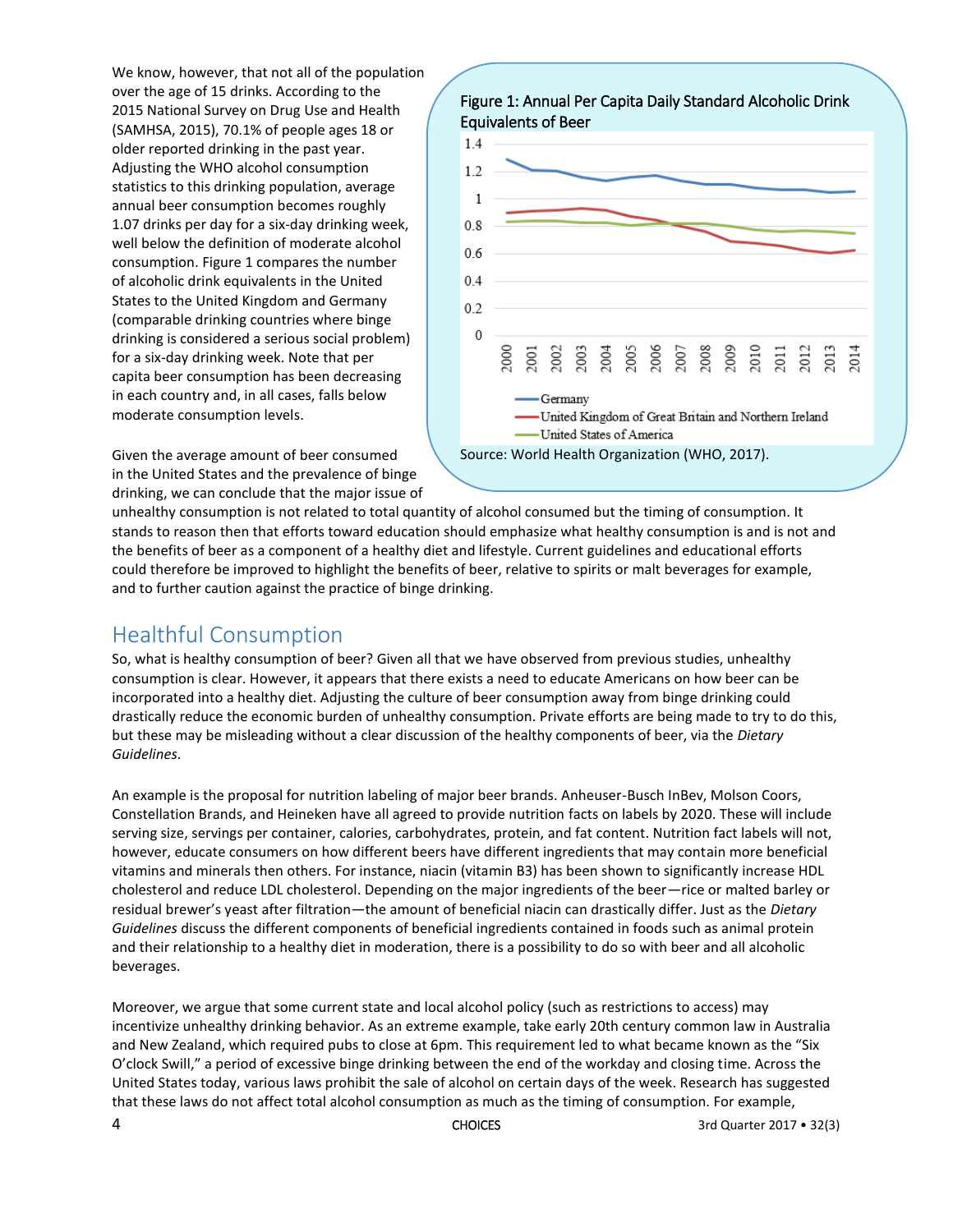Carpenter and Eisenberg (2009) showed that repealing a Sunday alcohol sales ban in Canada resulted in consumers shifting some of their Saturday consumption to Sundays. The ban may actually have promoted binge drinking among certain consumers. Understanding that total beer consumption on average is below what is considered a moderate amount and that there are significant health benefits to moderate consumption should help better inform policy and avoid restrictive policy with unintended consequences.

### For More Information

Anderson, P. 1996. "Guidelines on Sensible Drinking." *Addiction* 91(1):25–33.

- Baliunas, D.O., B.J. Taylor, H. Irving, M. Roerecke, J. Patra, S. Mohapatra, and J. Rehm. 2009. "Alcohol as a Risk Factor for Type 2 Diabetes." *Diabetes Care* 32(11):2123–2132.
- Bamforth, C. 2002. "Nutritional Aspects of Beer A Review." *Nutrition Research* 22(1–2):227–237.
- Bertelli, A.A., and D.K. Das. 2009. "Grapes, Wines, Resveratrol, and Heart Health." *Journal of Cardiovascular Pharmacology* 54(6):468–476.
- Berger, K., U.A. Ajani, C.S. Kase, J.M. Gaziano, J.E. Buring, R.J. Glynn, and C.H. Hennekens. 1999. "Light-to-Moderate Alcohol Consumption and the Risk of Stroke among US Male Physicians." *New England Journal of Medicine* 341(21):1557–1564.
- Brenner, H., D. Rothenbacher, G. Bode, W. März, A. Hoffmeister, and W. Koenig. 2001. "Coronary Heart Disease Risk Reduction in a Predominantly Beer-Drinking Population." *Epidemiology* 12(4):390–395.
- Burger, M., and G.B. Mensink. 2004. "High Alcohol Consumption in Germany: Results of the German National Health Interview and Examination Survey 1998." *Public Health Nutrition* 7(07):879–884.
- Carpenter, C.S., and D. Eisenberg. 2009. "Effects of Sunday Sales Restrictions on Overall and Day-Specific Alcohol Consumption: Evidence from Canada." *Journal of Studies on Alcohol and Drugs* 70(1):126–133.
- Chen, W., T. Becker, F. Qian, and J. Ring. 2014. "Beer and Beer Compounds: Physiological Effects on Skin Health." *Journal of the European Academy of Dermatology and Venereology* 28:142–150.
- Centers for Disease Control and Prevention. 2014. *Excessive Drinking Costs U.S. \$223.5 Billion.* Available online: <https://www.cdc.gov/features/alcoholconsumption/>
- Denke, M.A. 2000. "Nutritional and Health Benefits of Beer." *American Journal of the Medical Sciences* 320(5):320– 326.
- Di Castelnuovo, A., S. Rotondo, L. Iacoviello, M.B. Donati, and G. de Gaetano. 2002. "Meta-analysis of Wine and Beer Consumption in Relation to Vascular Risk." *Circulation* 105(24):2836–2844.
- Gilpin, N.W., and G.F. Koob. 2008. "Neurobiology of Alcohol Dependence: Focus on Motivational Mechanisms." *Alcohol Research and Health* 31(3):185–195.
- González-Muñoz, M.J., A. Pena, and I. Meseguer. 2008. "Role of Beer as a Possible Protective Factor in Preventing Alzheimer's Disease." *Food and Chemical Toxicology* 46(1):49–56.
- Gronbaek, M., A. Deis, T.I. Sorensen, U. Becker, P. Schnohr, and G. Jensen. 1995. "Mortality Associated with Moderate Intakes of Wine, Beer, or Spirits." *British Medical Journal* 310(6988):1165–1169.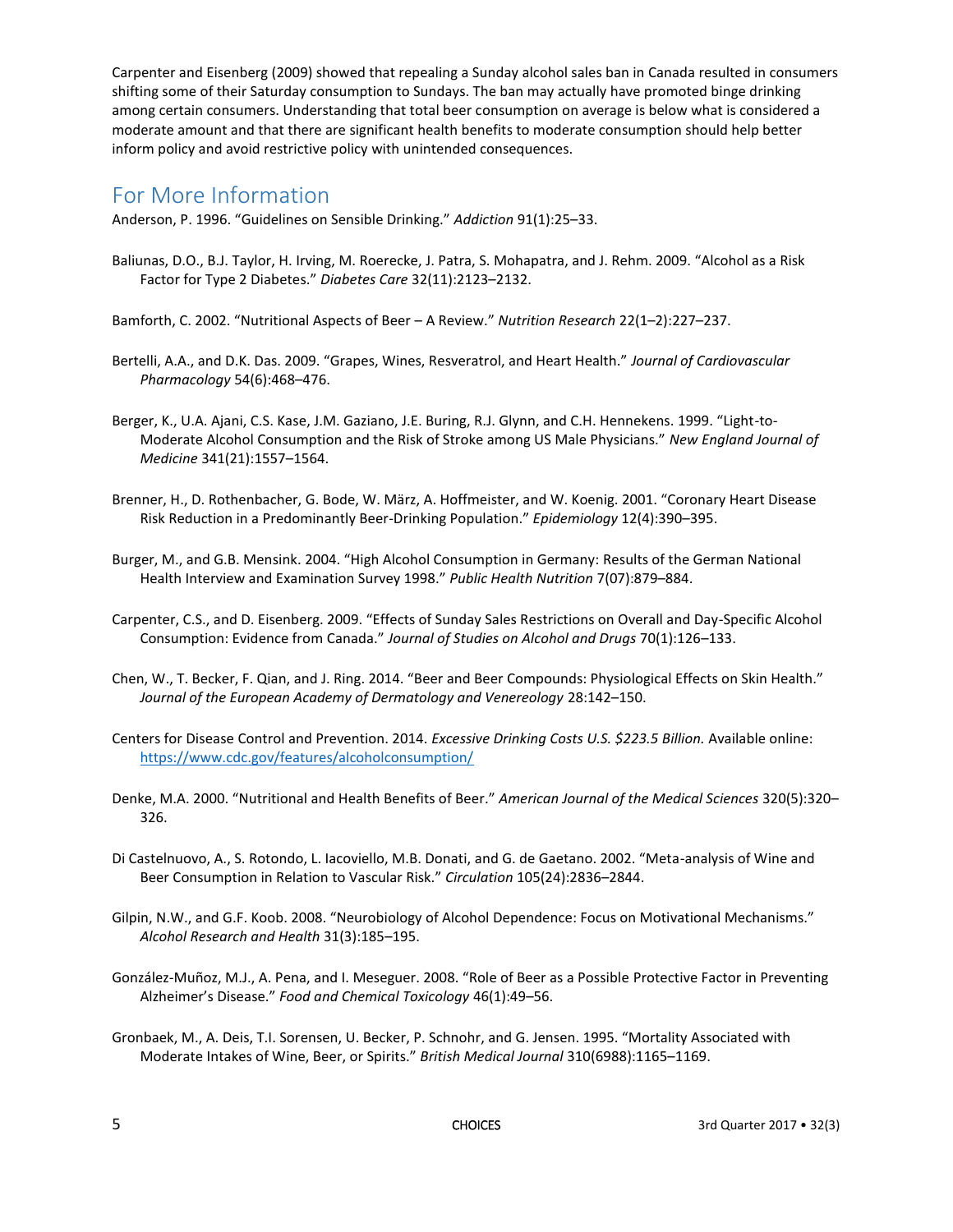- Hennekens, C.H., W. Willett, B. Rosner, D.S. Cole, and S.L. Mayrent. 1979. Effects of Beer, Wine, and Liquor in Coronary Deaths. *JAMA* 242(18): 1973-1974.
- Keil, U., L.E. Chambless, A. Doring, B. Filipiak, and J. Stieber. 1997. "The Relation of Alcohol Intake to Coronary Heart Disease and All-Cause Mortality in a Beer-Drinking Population." *Epidemiology* 8(2):150–156.
- Magalhaes, P.J., D.O. Carvalho, J.M. Cruz, and A.A. Barros. 2009. "Fundamentals and Health Benefits of Xanthohumol, a Natural Product Derived from Hops and Beer." *Natural Product Communications* 4(5):591– 610.
- Marmot, M.G., M.J. Shipley, G. Rose, and B.J. Thomas. 1981. "Alcohol and Mortality: A u-Shaped Curve." *Lancet* 317(8220):580–583.
- Marmot, M., and E. Brunner. 1991. "Alcohol and Cardiovascular Disease: The Status of the U Shaped Curve." *British Medical Journal* 303(6802):565–568.
- National Institute on Alcohol Abuse and Alcoholism. 2016. *Drinking Levels Defined*. Available online: <http://www.niaaa.nih.gov/alcohol-health/overview-alcohol-consumption/moderate-binge-drinking>
- Pedrera-Zamorano, J.D., J.M. Lavado-Garcia, R. Roncero-Martin, J.F, Calderon-Garcia, T. Rodriguez-Dominguez, and M.L. Canal-Macias. 2009. "Effect of Beer Drinking on Ultrasound Bone Mass in Women." *Nutrition* 25(10):1057–1063.
- Peters, R., J. Peters, J. Warner, N. Beckett, and C. Bulpitt. 2008. "Alcohol, Dementia and Cognitive Decline in the Elderly: A Systematic Review." *Age and Ageing* 37(5):505–512.
- Renaud, S.D., and M. de Lorgeril. 1992. "Wine, Alcohol, Platelets, and the French Paradox for Coronary Heart Disease." *The Lancet* 339(8808):1523-1526.
- Substance Abuse and Mental Health Services Administration (SAMHSA). 2015. N*ational Survey on Drug Use and Health (NSDUH). Table 2.41B—Alcohol Use in Lifetime, Past Year, and Past Month among Persons Aged 12 or Older, by Demographic Characteristics: Percentages, 2014 and 2015.* Available online: [https://www.samhsa.gov/data/sites/default/files/NSDUH-DetTabs-2015/NSDUH-DetTabs-](https://www.samhsa.gov/data/sites/default/files/NSDUH-DetTabs-2015/NSDUH-DetTabs-2015/NSDUH-DetTabs-2015.htm#tab2-41b)[2015/NSDUH-DetTabs-2015.htm#tab2-41b](https://www.samhsa.gov/data/sites/default/files/NSDUH-DetTabs-2015/NSDUH-DetTabs-2015/NSDUH-DetTabs-2015.htm#tab2-41b)
- Thadhani, R., C.A. Camargo, M.J. Stampfer, G.C. Curhan, W.C. Willett, and E.B. Rimm. 2002. "Prospective Study of Moderate Alcohol Consumption and Risk of Hypertension in Young Women." *Archives of Internal Medicine* 162(5):569–574.
- Tsugane, S., S. Sasaki, S. Baba, and JPHC Study Group. 1999. "Alcohol Consumption and All-Cause and Cancer Mortality among Middle-Aged Japanese Men: Seven-Year Follow-Up of the JPHC Study Cohort I." *American Journal of Epidemiology* 150(11):1201–1207.
- U.S. Department of Health and Human Services and U.S. Department of Agriculture. 2015. *2015 – 2020 Dietary Guidelines for Americans*, 8th ed. Available online:<http://health.gov/dietaryguidelines/2015/guidelines/>
- Vanhoecke, B., L. Derycke, V. Van Marck, H. Depypere, D. De Keukeleire, and M. Brackem. 2005. "Antiinvasive Effect of Xanthohumol, a Prenylated Chalcone Present in Hops and Beer." *International Journal of Cancer*  117(6):889–895.
- Volpe, R., M. McCullough, M.K. Adjemian, and T. Park. 2016. "Beer-Purchasing Behavior, Dietary Quality, and Health Outcomes among US Adults." *Journal of Wine Economics* 11(03):436–464.